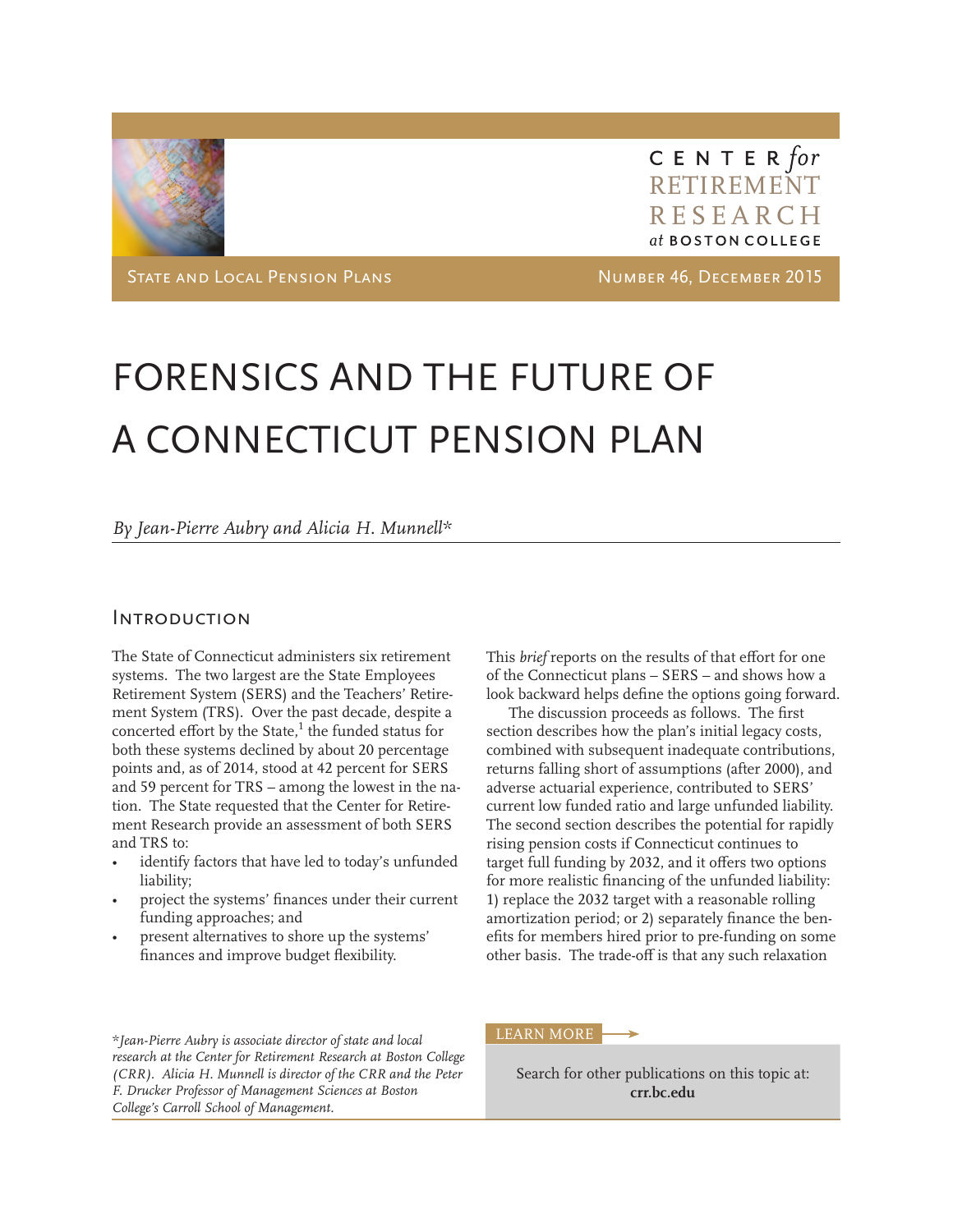in timing would be accompanied by more serious funding of the plan, using a lower assumed rate of return and amortization based on level-dollar payments. The third section lays out the case for separately financing legacy costs: more equitable and predictable financing of benefits for those hired before pre-funding and a more accurate representation of the cost of benefits for current employees. The final section concludes that adopting a realistic funding scheme is a high priority and that separately financing the legacy costs is a promising approach not only for Connecticut but also for other states that established plans early and accumulated a large unfunded liability before entering the era of pre-funding.

# A Brief History of SERS' Funding

In 2014, SERS assets equaled 42 percent of its liabilities. This low funded ratio was the result of large legacy costs from operating on a pay-as-you go basis from 1939-1971, and – once funding began – inadequate contributions, low investment returns since the turn of the century, and early retirement incentives. As shown in Figure 1, the SERS' funded ratio has always been below the national average, although it has shared a similar pattern, rising during the stock market boom from 1990-2000 and then declining through two financial downturns since 2000.

The low funding levels have produced a large unfunded liability, amounting to \$14.9 billion in 2014. A major portion of SERS' current unfunded liability stems from the many years of benefits that were promised but not pre-funded. Even when SERS did begin funding in 1971, the required contribution was ramped up slowly, so a full payment was not required until 1985. Thus, SERS entered 1985 with an unfunded liability of \$2.5 billion.

In addition to the legacy costs, the State has fallen short of its funding goals since 1985. The reasons for this failure can be culled from SERS' annual actuarial valuations, which include the starting unfunded liability, the change in the unfunded liability, and the factors that led to that change.<sup>2</sup> The unfunded liability grows each year by the interest on the existing unfunded liability and is reduced by contributions. A host of other factors – such as investment returns, actuarial experience, and benefit changes – also cause the unfunded liability to increase or decrease each year. Moving systematically from one year to the next



Figure 1. Funded Ratio of Connecticut SERS Compared to the National Average, 1969-2014

Note: Funded ratios for 1970-1971, 1973-1977, 1979-1982, and 1999 were not available for SERS. CRR estimates these ratios using a straight-line approximation between actual data provided in 1969, 1972, 1978, 1983, 1998, and 2000. *Sources*: Various actuarial valuations for Connecticut SERS; authors' calculations based on Zorn (1990-2000); and *Public Plans Database* (2001-2014).

over the period 1985-2014 presents a clear picture of how the unfunded liabilities developed. The three largest identifiable factors contributing to the growth in SERS' unfunded liability are inadequate contributions, investment returns falling short of the assumed return, and actuarial experience (see Figure 2).

Figure 2. Sources of Change to SERS' Unfunded Liabilities, 1985-2014



*Source*: Authors' calculations based on various actuarial valuations for Connecticut SERS.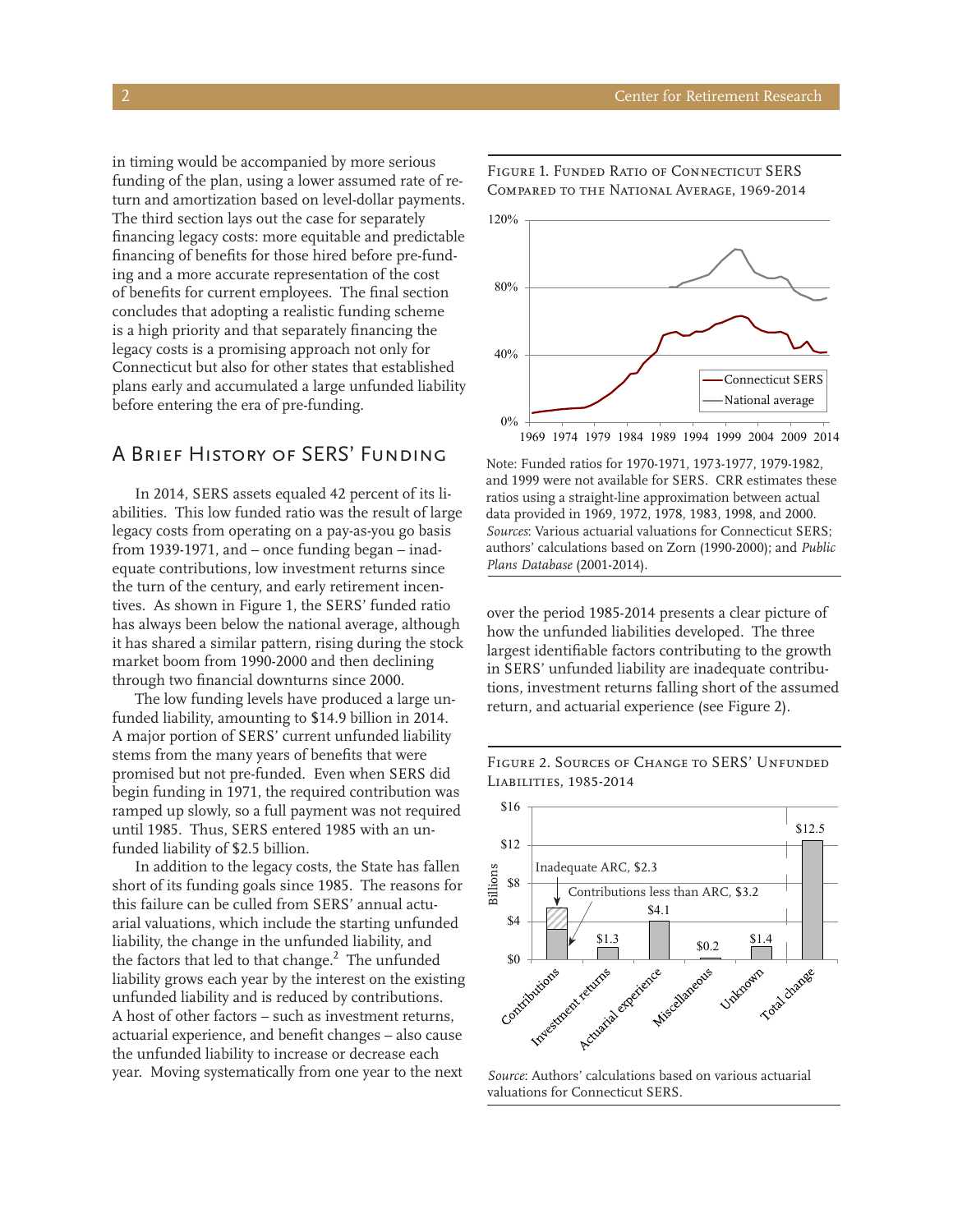### INADEQUATE CONTRIBUTIONS

Inadequate contributions added \$5.4 billion to the 1985 unfunded liability during 1985-2014. Paying down the unfunded liability has two components: 1) calculating an appropriate amortization payment that keeps the unfunded liability from growing each year; and 2) paying the full annual required contribution (ARC). Connecticut has fallen short in both areas Figure 3 compares SERS' actual contribution to the ARC, and the ARC to the amount needed to keep the unfunded liability from growing each year. Prior to 2000, SERS calculated its amortization payments using a "level-dollar" approach that, if paid, would reduce the unfunded liability each year. But union agreements led the State to underpay for many years.

Figure 3. Minimum Contribution to Prevent UAAL Growth, ARC, and Actual Contributions for SERS, 1985-2014



*Source*: Authors' calculations based on various actuarial valuations for Connecticut SERS.

From 2000 onward, the amortization payment was calculated using a "level-percent-of-payroll" approach that, even if paid, allows the unfunded liability to grow for many years before declining. So, while the State paid more of its required contribution after 2000, the contributions were inadequate due to the choice of amortization method.

### Actual Investment Returns Less than Assumed Returns

Prior to 2000, the actual investment returns were much higher than SERS's assumed return and thereby reduced the unfunded liability. Since 2000, however, actual returns have fallen short of assumed returns, averaging only 5.6 percent annually compared to an assumed return of 8 percent (reduced from 8.5 to 8.25 percent in 2008 and then to 8 percent in 2012). From 1985-2014, the difference between actual and assumed returns added \$1.3 billion to the unfunded liability.

### Actuarial Experience

While actuarial assumptions are not expected to precisely match experience in any given year, deviations should offset one another over the long term. But for SERS, deviations from actuarial assumptions have accounted for \$4.1 billion in unfunded liabilities since 1985. Data since 2009 suggest that a significant portion of SERS' poor actuarial experience is due to retirement patterns and may be the result of ad-hoc early retirement incentive programs introduced in 1989, 1992, 1997, 2003, and 2009. The remaining portion comes from deviations in other assumptions such as mortality, turnover, and salary growth.

# Alternatives Going Forward

As a result of significant underfunding in the past, the majority of pension costs for the State going forward is due to the unfunded liability (see Figure 4). In 2014, the amortization payment for SERS amounted to 35.4 percent of payroll compared to 9.0 percent





*Source*: Authors' calculations based on 2014 actuarial valuations for Connecticut SERS, projections by the SERS actuary, and *Public Plans Database* (2014).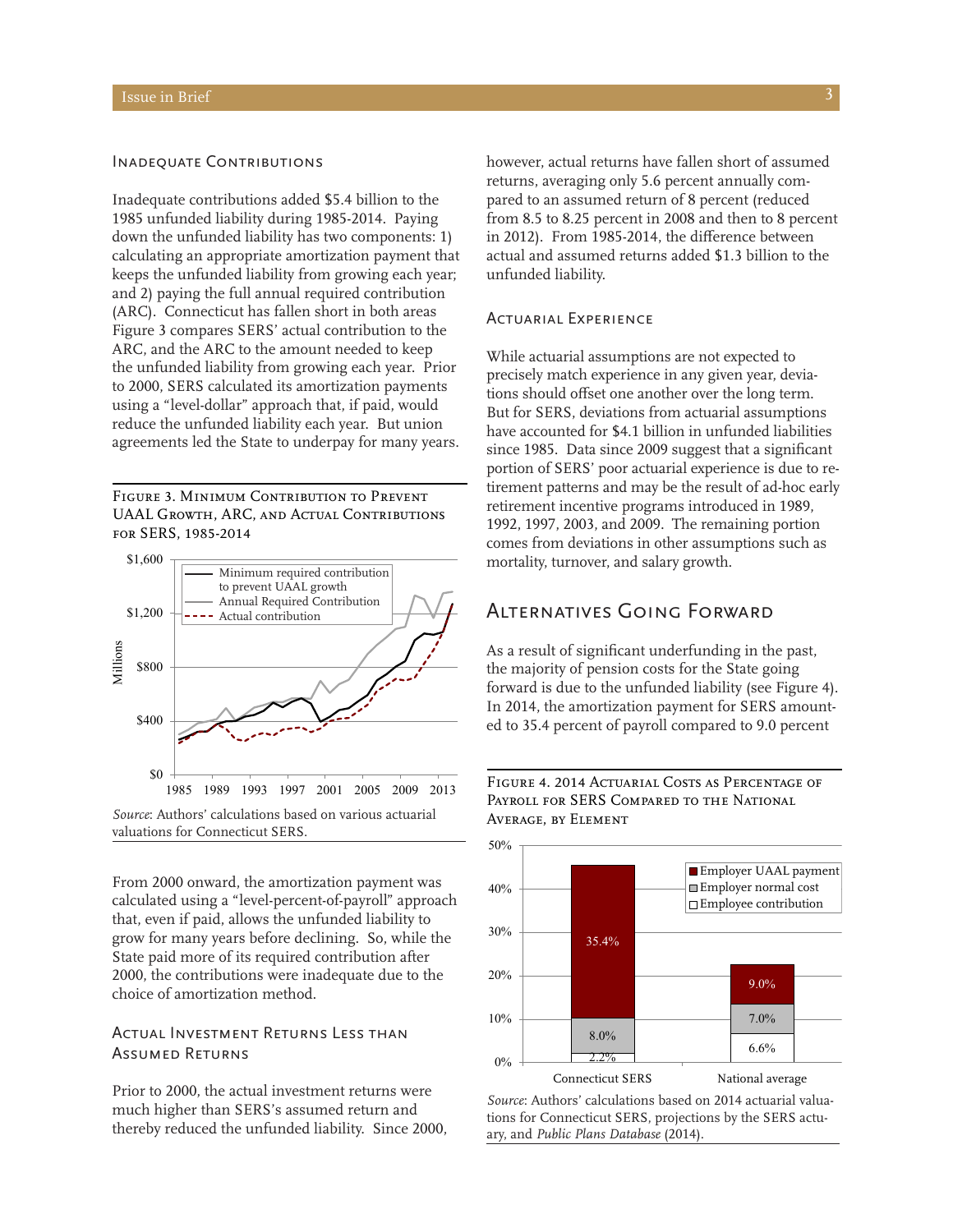for plans nationwide. In contrast, the cost of benefits provided to current employees (the total normal cost) is below the national average. And, with the reduction in benefits for new members, normal costs are projected to decrease from today's rate of 10.2 percent of payroll to about 9.2 percent of payroll.

 Under the current arrangements, Connecticut is scheduled to pay off SERS' \$14.9 billion unfunded liability by 2032. Costs will steadily rise over the next 18 years due to the back-loaded method for amortizing the unfunded liability. If all actuarial assumptions are met, and the system achieves its assumed returns, total costs will increase from \$1.3 billion in 2014 to nearly \$3.1 billion by 2032. The investment experience over the next 18 years is critical to the projection. If, instead of realizing the assumed return, SERS' investment experience is similar to the past decade, annual costs could balloon to \$6.7 billion in order to be fully funded by 2032 (see Figure 5).

Figure 5. Projected ARC for SERS with Returns of 8 Percent and 5.5 Percent, 2014-2045



Given the potential for very high pension costs that could crowd out essential spending on other government priorities, Connecticut was interested in alternatives. The two main alternatives were: 1) replace the 2032 full-funding date with a reasonable rolling amortization period; or 2) separately finance benefits for members hired before pre-funding over a longer time period.

The rationale for both approaches is that the existing unfunded liability was accumulated over multiple generations and is primarily for the benefits of members hired before the state started to pre-fund its pension; it is not fair to place the entire burden of paying off these benefits on a single generation.

Under either approach, the recommendation is to improve the funding process going forward by switching to a level-dollar method to amortize the unfunded liability and by reducing the assumed rate of return used to discount promised benefits. The level-dollar approach front-loads payments compared to levelpercent-of-payroll and thereby improves funded levels more quickly, and it is often easier for budgeting because payments stay fixed in dollar terms. Lowering the assumed return would also increase State contributions and reduce the likelihood that actual returns would fall below the assumed return.

One additional rationale for separately financing the benefits of members hired before pre-funding is that it clarifies the cost of benefits for current workers. The current practice of adding the large amortization payment for this mostly retired group to the normal cost for current workers makes SERS' ongoing benefit promises appear much more expensive than they are.

# A Closer Look at Separately FINANCING LEGACY COSTS

The idea of separately financing liabilities associated with members hired prior to pre-funding recognizes that these benefits have been consistently underfunded (even after pre-funding started) while benefits for those hired after prefunding have been relatively well funded. Moreover, those hired before 1985 were eligible for relatively generous Tier I benefits, which were replaced by less generous Tier II benefits in 1985 for new hires; and 93 percent of Tier I members are retired, so they form an easily identifiable group.

While Connecticut could decide just to pay off the Tier I unfunded liabilities over a longer period, having the State simply pay required benefits as they come due each year may be a better option. First, a pay-asyou-go approach would stretch out payments over the longest period possible, providing the greatest generational equity. Second, it also changes a malleable obligation into a fixed one; whereas the State faces no sanction for not making its full annual required contribution to the pension fund, the benefit payments must be paid each year by law. Third, pay-as-you-go makes the payment schedule fairly predictable, as it is unaffected by future changes in interest rates and investment returns.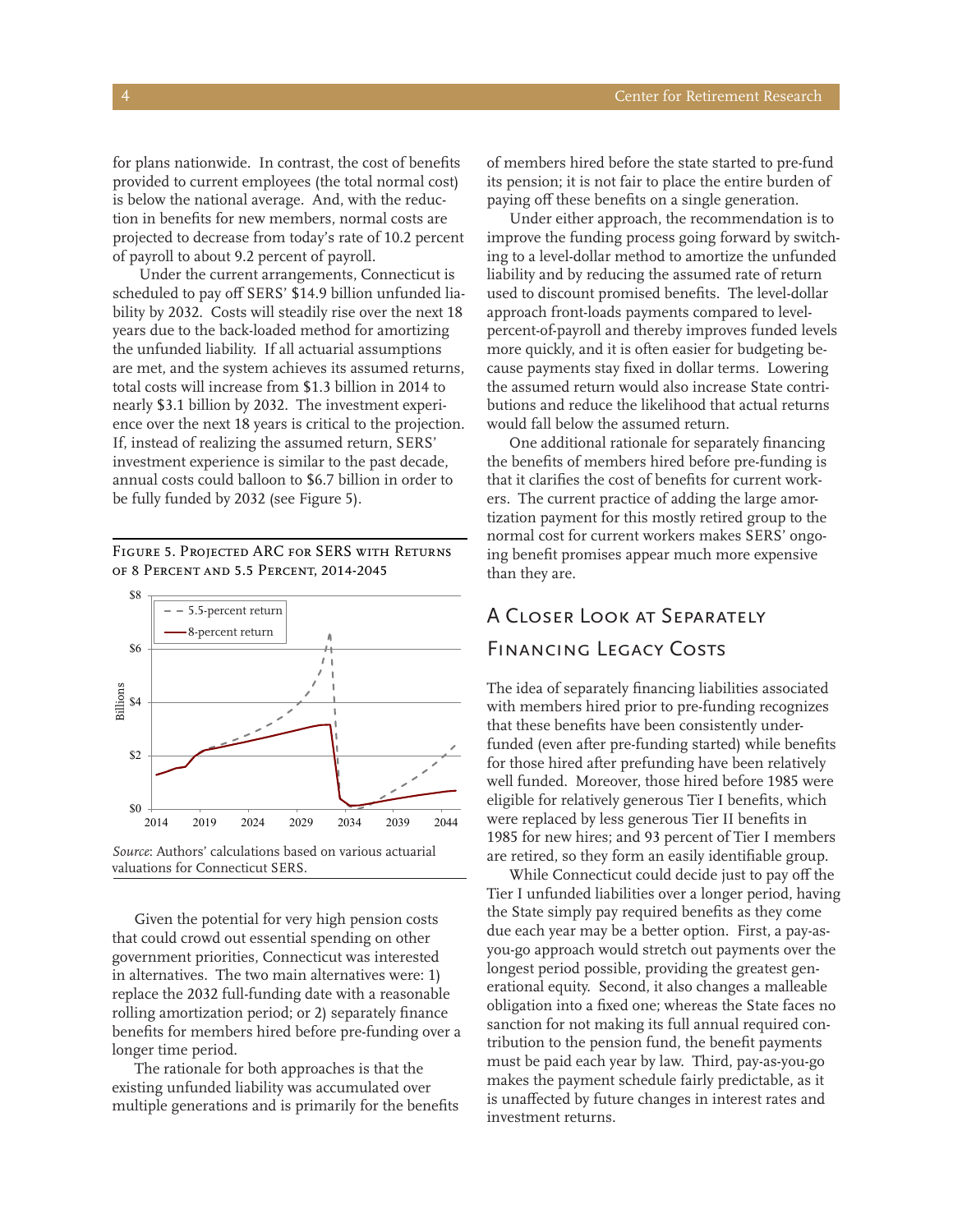The mechanics of separately financing Tier 1 benefits on a pay-go basis need to be worked out. One option is to leave SERS as is and simply redefine the annual required contribution as the ARC for the non-Tier 1 members plus the annual benefit payments for Tier 1 retirees. The drawback is that, even though the State would have put its pension finances on a more realistic footing, SERS would be less well funded, receiving lower contributions over the coming years than under the current arrangement. Alternatively, Tier 1 benefits could actually be separated from SERS, but the Governmental Accounting Standards Board would likely require Connecticut to report the unfunded liability for the pay-as-you-go Tier 1 plan. An approach that might solve this problem is to follow the lead of some private sector plans and turn over the Tier I liability to an insurance company for a fee (which could be financed by a bond issue). Such an approach would transfer the liability from Connecticut's books to those of an insurance company, and reassure retirees that they will receive their benefits.

The other issue is how to allocate the \$10.6 billion of assets in the plan. No one knows precisely how assets were allocated between benefits for Tier 1 and other participants in the past, so some assumptions are necessary here. One approach is to allocate all assets to retirees first which, in the case of SERS, means the active members would not be funded at all. A second approach, which might be used in the private sector, is to pro-rate the assets between retirees and actives based on liabilities. A third approach would be to allocate all the assets to actives first, so that the retirees would not be funded at all.

Regardless of the details, strong arguments exist for separating out the large liabilities associated with the start of the plan. The case for separation is particularly strong when combined with a commitment to seriously fund the remaining plan (by reducing the assumed return, amortizing in level dollar amounts, and other changes). If this approach works in Connecticut, it could be helpful in many other states that have also had a long lag between the establishment of their plans and the start of funding (see Figure 6).



Figure 6. Percentage of State and Local Plans Established or Significantly Restructured, by Date

# **CONCLUSION**

Connecticut faces the potential of sharply rising pension costs over the next 18 years if it continues with its current plan to fully fund SERS and TRS by 2032. In both cases, the majority of these costs are a result of the relatively short time period over which each system has chosen to pay down its large unfunded liability. The unfunded liability is a product of nearly 40 years of unfunded benefit promises made prior to the beginning of pre-funding in the 1970s and 1980s, as well as funding shortfalls after the systems started to pre-fund – namely inadequate contributions and investment returns falling short of assumptions (since 2000). Adopting a realistic funding scheme is a high priority. The close look at SERS presented in this *brief* suggests that separating out liabilities for benefits of members hired before funding began seems like a promising approach, if combined with more stringent funding of the ongoing plan.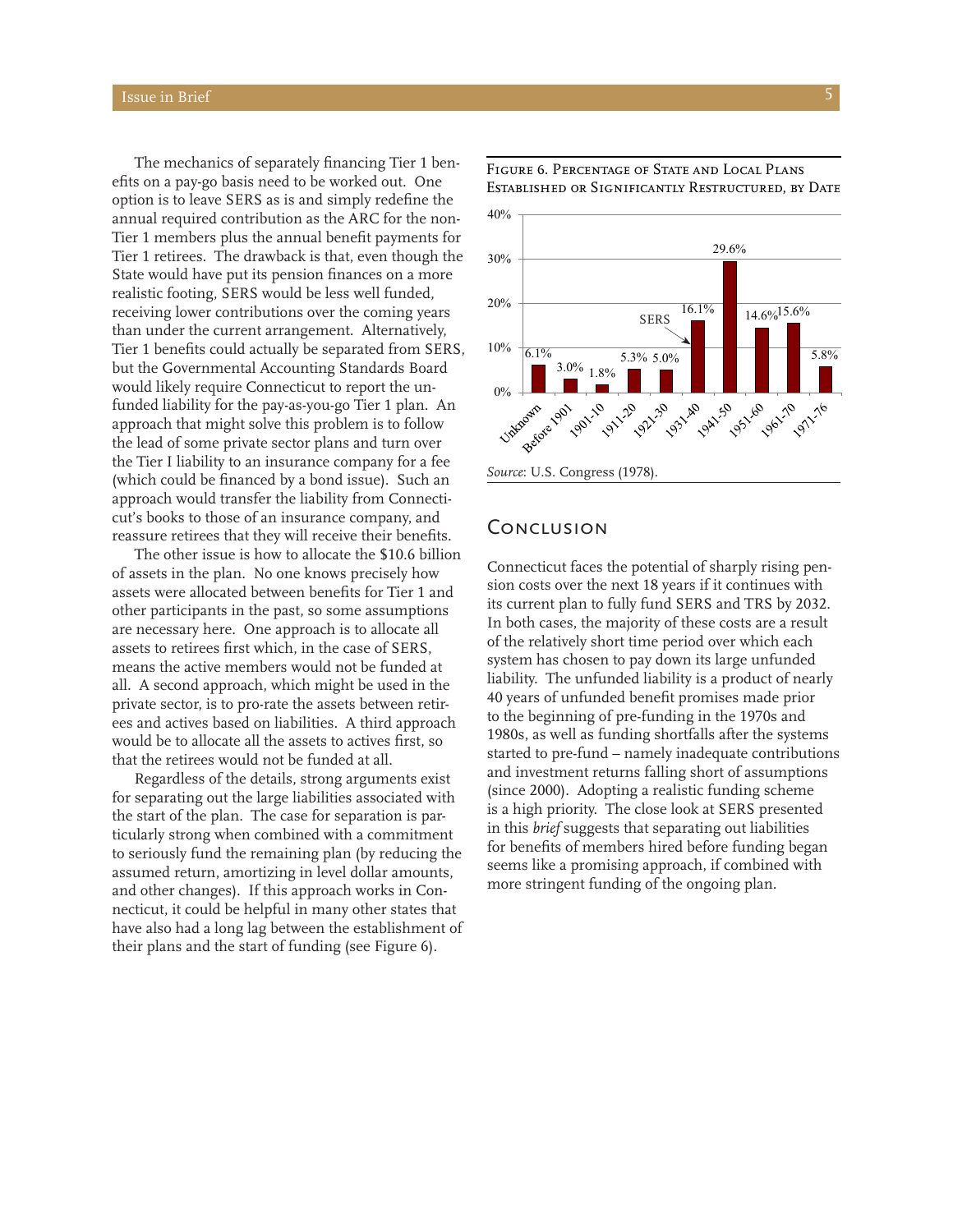### **ENDNOTES**

1 Since 2001, the State has paid, on average, 90 percent of the annual required contribution (ARC) for SERS. For TRS, the State issued \$2 billion in pension obligation bonds in 2008 and has paid 100 percent of the ARC since then. Prior to that, TRS funding was less consistent; the State paid more than 80 percent of the ARC from 2001 to 2003, close to 70 percent in 2004 and 2005, and essentially 100 percent in 2006 and 2007.

2 For a detailed description of the methodology, see Munnell, Aubry and Cafarelli (2015).

# **REFERENCES**

- Munnell, Alicia H., Jean-Pierre Aubry, and Mark Cafarelli. 2015. "How Did State/Local Plans Become Underfunded." *State and Local Pension Plans Issue Brief* 42. Chestnut Hill, MA: Center for Retirement Research at Boston College.
- *Public Plans Database*. 2001-2014. Center for Retirement Research at Boston College, Center for State and Local Government Excellence, and National Association of State Retirement Administrators.
- U.S. Congress. 1978. *Pension Task Force Report on Public Employee Retirement Systems.* House Committee on Education and Labor, Subcommittee on Labor Standards. 95th Congress, 2nd session. Washington, DC: U.S. Government Printing Office.
- Zorn, Paul. 1990-2000. *Survey of State and Local Government Retirement Systems: Survey Report for Members of the Public Pension Coordinating Council*  (PENDAT). Chicago, IL: Government Finance Officers Association.